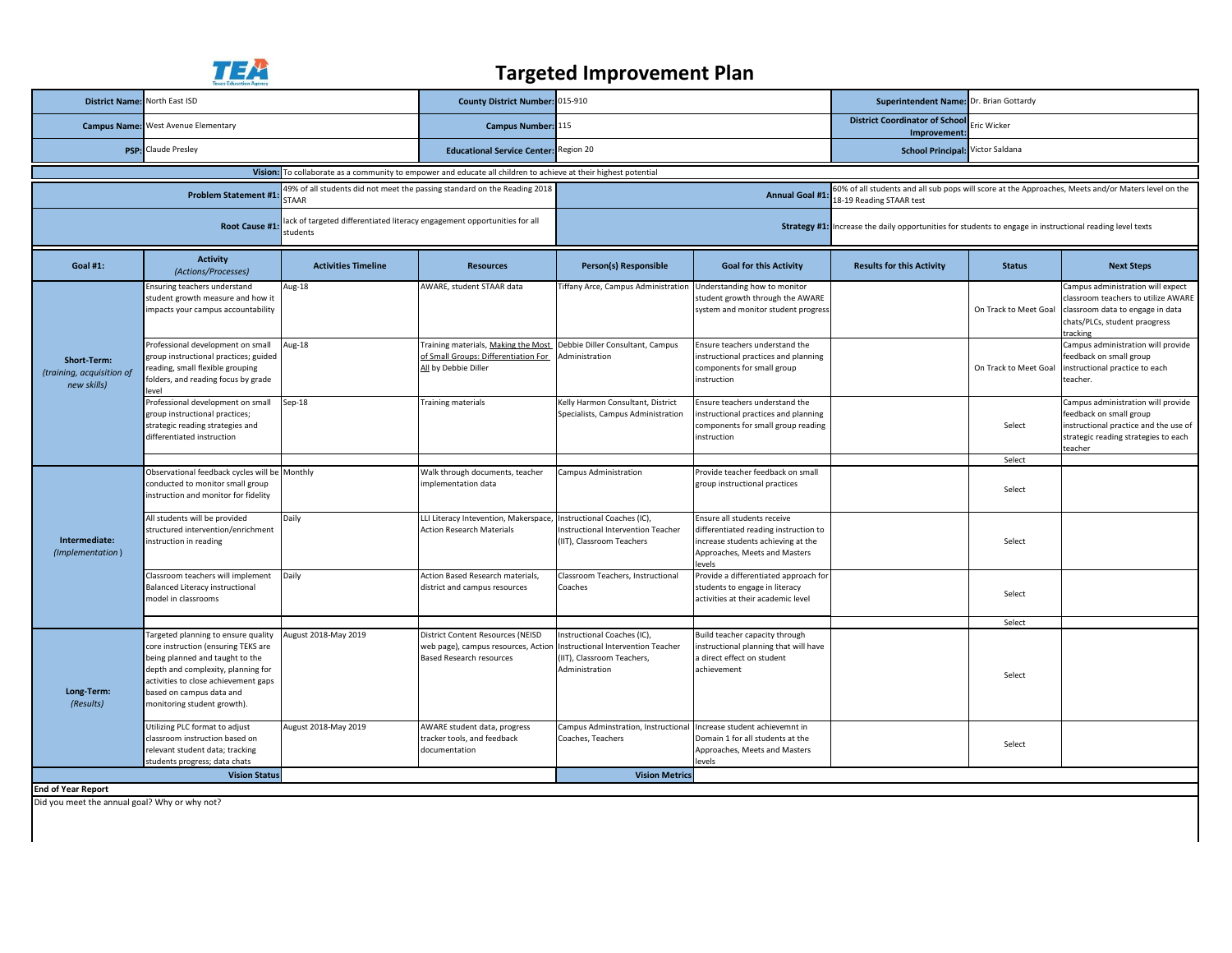Is the root cause resolved? Why or why not?

| <b>Problem Statement #2</b>                                    |                                                                                                                                                                                                                                   | 10% of all students did not meet state target in Math on the 2018 STAAR<br>Assessment |                                                                                                             | <b>Annual Goal #2:</b>                                                                                            |                                                                                                                                                                                    | 65% of all students and all sub pops will score at the Approaches, Meets and/or Maters level on the<br>18-19 Math STAAR test |                       |                                                                                                                                                           |
|----------------------------------------------------------------|-----------------------------------------------------------------------------------------------------------------------------------------------------------------------------------------------------------------------------------|---------------------------------------------------------------------------------------|-------------------------------------------------------------------------------------------------------------|-------------------------------------------------------------------------------------------------------------------|------------------------------------------------------------------------------------------------------------------------------------------------------------------------------------|------------------------------------------------------------------------------------------------------------------------------|-----------------------|-----------------------------------------------------------------------------------------------------------------------------------------------------------|
|                                                                |                                                                                                                                                                                                                                   | Root Cause #2: teachers lack the depth of understanding of the required TEKS          |                                                                                                             |                                                                                                                   | Strategy #2:                                                                                                                                                                       | Increase the level of student engagement and rigor in instruction through teacher training and                               |                       |                                                                                                                                                           |
| <b>Goal #2:</b>                                                | <b>Activity</b><br>(Actions/Processes)                                                                                                                                                                                            | <b>Activities Timeline</b>                                                            | <b>Resources</b>                                                                                            | Person(s) Responsible                                                                                             | <b>Goal for this Activity</b>                                                                                                                                                      | <b>Results for this Activity</b>                                                                                             | <b>Status</b>         | <b>Next Steps</b>                                                                                                                                         |
| <b>Short-Term:</b><br>(training, acquisition of<br>new skills) | Ensuring teachers understand<br>student growth measure and how it<br>impacts your campus accountability                                                                                                                           | Aug-18                                                                                | AWARE, student STAAR data                                                                                   | Tiffany Arce, Campus Adminsitration                                                                               | Understanding how to monitor<br>student growth through the AWARE<br>system and monitor student progress                                                                            |                                                                                                                              | On Track to Meet Goal | Campus administration will expect<br>classroom teachers to utilize AWARE<br>classroom data to engage in data<br>chats/PLCs, student praogress<br>tracking |
|                                                                | Professional development on guided Aug-18<br>nath practices and work stations                                                                                                                                                     |                                                                                       | <b>Training materials</b>                                                                                   | <b>District Math Specialists</b>                                                                                  | Ensure teachers understand the<br>instructional practices and planning<br>components for guided math                                                                               |                                                                                                                              | On Track to Meet Goal | Campus administration will provide<br>eedback on guided math<br>nstructional practice to each<br>teacher.                                                 |
|                                                                |                                                                                                                                                                                                                                   |                                                                                       |                                                                                                             |                                                                                                                   |                                                                                                                                                                                    |                                                                                                                              | Select                |                                                                                                                                                           |
|                                                                |                                                                                                                                                                                                                                   |                                                                                       |                                                                                                             |                                                                                                                   |                                                                                                                                                                                    |                                                                                                                              | Select                |                                                                                                                                                           |
| Intermediate:<br>(Implementation)                              | Observational feedback cycles will be Monthly<br>conducting during guided math<br>instruction to monitor for fidelity                                                                                                             |                                                                                       | Walk through documents, teacher<br>mplementation data                                                       | Campus Administration                                                                                             | Provide teacher feedback on guided<br>math instructional practices                                                                                                                 |                                                                                                                              | Select                |                                                                                                                                                           |
|                                                                | All students will be provided<br>structured intervention/enrichment<br>instruction in math                                                                                                                                        | Daily                                                                                 | Campus based materials, Action<br><b>Based Research Materials</b>                                           | Instructional Coaches (IC),<br>Instructional Intervention Teacher<br>(IIT), Classroom Teachers                    | Ensure all students receive<br>differentiated math instruction to<br>increase students achieving at the<br>Approaches, Meets and Masters<br>evels                                  |                                                                                                                              | Select                |                                                                                                                                                           |
|                                                                | <b>Extended Learning Opportunity for</b><br>students (Before/After<br>School/Saturday Tutoring).                                                                                                                                  | Twice weekly (beginning Sept 17)                                                      | Campus based materials, Action<br><b>Based Research Materials</b>                                           | Instructional Coaches (IC),<br><b>Classroom Teachers</b>                                                          | Ensure students that are performing<br>below grade level expectations are<br>provided the opportunity to close<br>achievemnt gaps and perform at the<br>Approaches level or higher |                                                                                                                              | Select                |                                                                                                                                                           |
|                                                                | Classroom teachers will implement<br>guided math instructional practices,<br>math work stations and integrated<br>literacy instruction through Action<br>Research initiative                                                      | Daily                                                                                 | Guided math materials, Work station<br>materials, Action Research Materials                                 | <b>Classroom Teachers</b>                                                                                         | Provide a differentiated approach for<br>students to engage in math activities<br>in guided math and through work<br>stations                                                      |                                                                                                                              | Select                |                                                                                                                                                           |
| Long-Term:<br>(Results)                                        | IC will work with teachers on priority August 2018-May 2019<br>strategies, anchor charts and<br>understanding depth and rigor of<br>TEKS, writing critically and<br>developing quality work stations<br>through targeted planning |                                                                                       | District Content Resources (NEISD<br>web page), campus resources, Action<br><b>Based Research resources</b> | Instructional Coaches (IC),<br>Instructional Intervention Teacher<br>(IIT), Classroom Teachers,<br>Administration | Build teacher capacity through<br>instructional planning that will have<br>a direct effect on student<br>achievement                                                               |                                                                                                                              | Select                |                                                                                                                                                           |
|                                                                | Utilizing PLC format to adjust<br>classroom instruction based on<br>relevant student data; tracking<br>students progress                                                                                                          | August 2018-May 2019                                                                  | Student data, progress tracker tools,<br>and feedback documentation                                         | Campus Adminstration, Instructional<br>Coaches, Teachers                                                          | Increase student achievemnt in<br>Domain 1 for all students at the<br>Approaches, Meets and Masters<br>evels                                                                       |                                                                                                                              | Select                |                                                                                                                                                           |
|                                                                | <b>Vision Status</b>                                                                                                                                                                                                              |                                                                                       |                                                                                                             | <b>Vision Metrics</b>                                                                                             |                                                                                                                                                                                    |                                                                                                                              |                       |                                                                                                                                                           |
| <b>End of Year Report</b>                                      |                                                                                                                                                                                                                                   |                                                                                       |                                                                                                             |                                                                                                                   |                                                                                                                                                                                    |                                                                                                                              |                       |                                                                                                                                                           |
|                                                                |                                                                                                                                                                                                                                   |                                                                                       |                                                                                                             |                                                                                                                   |                                                                                                                                                                                    |                                                                                                                              |                       |                                                                                                                                                           |
| Did you meet the annual goal? Why or why not?                  |                                                                                                                                                                                                                                   |                                                                                       |                                                                                                             |                                                                                                                   |                                                                                                                                                                                    |                                                                                                                              |                       |                                                                                                                                                           |

Is the root cause resolved? Why or why not?

| <b>Problem Statement #3:</b>         | .<br><b>Annual Goal</b> |  |
|--------------------------------------|-------------------------|--|
| <b>Dook Course</b> #1<br><b>NOUL</b> | <b>Strategy #</b><br>-- |  |